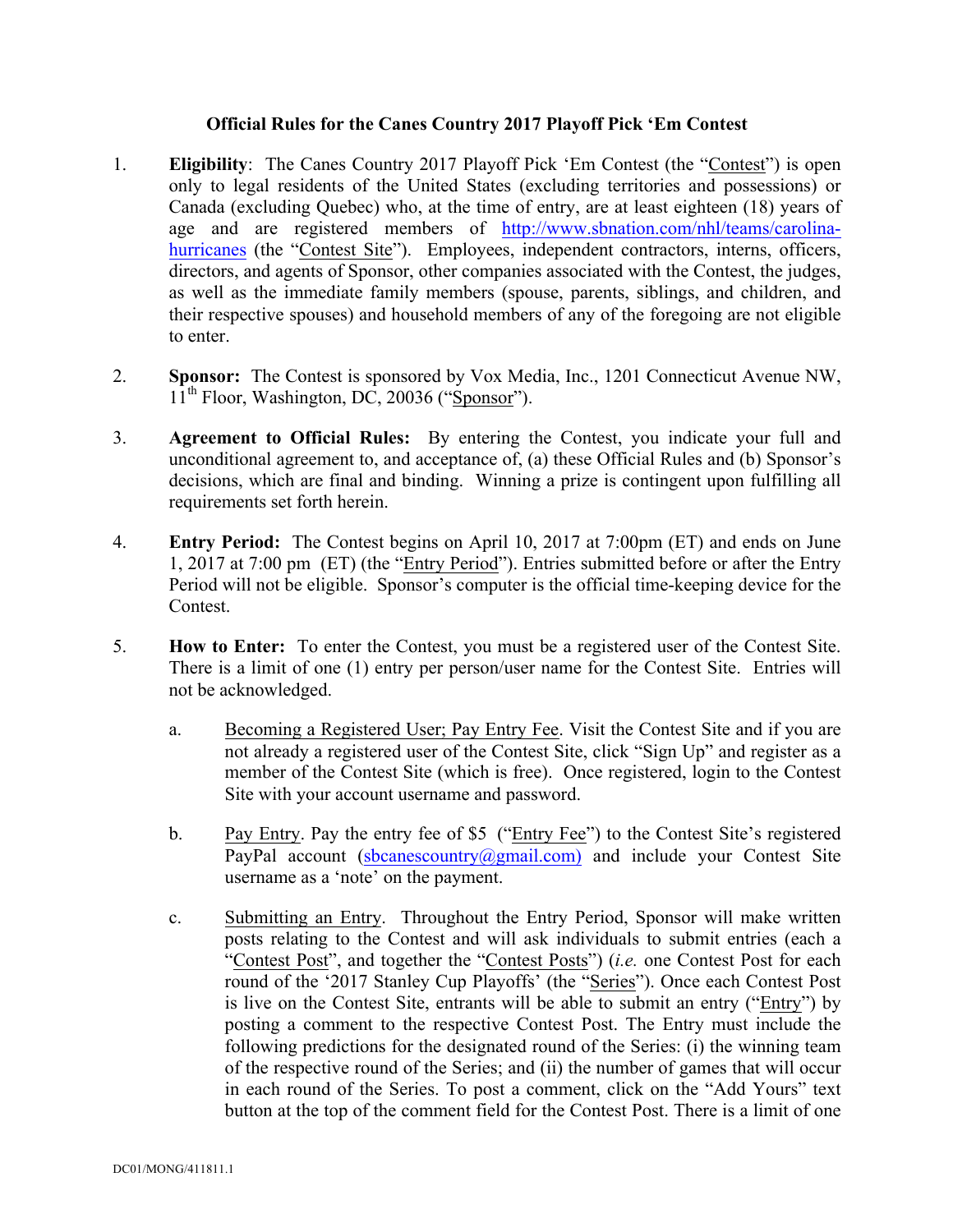(1) entry per person/e-mail address. Multiple Entries will not be acknowledged. The use of an agency or any automated system to enter is strictly prohibited and Sponsor reserves the right to disqualify any entries received through such methods, as determined by Sponsor, in its sole discretion. Entries must be submitted before the official start time of first game in the respective round in the Series, and may not be edited after the official start time of such first game.

- 6. **Winner Selection.** The object of the Contest is to accurately predict the winning team of each round in the Series, and the number of games in each round of the Series. Points for correctly predicting the winning team will be awarded to entrants as follows: one point for the first round; two points for the second round; four points for the third round; and eight points for the fourth round. Entrants that correctly predict the winning team will also be eligible to earn five additional points for correctly predicting the number of games in each round of the Series. At the end of the final game of the Series, the entrant with the most points will be named the winner. If it is still impossible to determine a single winner after this round, then the entrant that was the first to submit an Entry in response to the first Contest Post (from the tiebreaker pool) will be named the winner.
- 7. **Notification and Requirements of Potential Winners**: Sponsor will attempt to notify potential winners within five (5) business days of the date of selection. If a potential winner does not respond within three (3) business days after the notice is sent, the Sponsor will select an alternate potential winner in his/her place according to the Judging Criteria. Only three (3) alternate potential winners will be contacted. Except where prohibited, a potential winner may be required to complete and return an affidavit of eligibility and liability/publicity release. If a potential winner is a minor, his/her parent or legal guardian will be required to sign the documents on his/her behalf. If a potential winner fails to sign and return these documents within the required time period, an alternate potential winner may be selected in his/her place according to the Judging Criteria. Only three (3) alternate potential winners may be contacted.
- 8. **Prize(s):** One (1) prize will be awarded: a gift-card to the value of Fifty United States Dollars (USD \$50.00) (*i.e.* approximately \$66 Canadian Dollars) ("Prize"). Even if there are less than ten Entrants to the Contest, the winner will still receive the Prize. Sponsor will mail the Prize to the postal address provided by winner (or email address, if the Prize can be in digital format). A winner is responsible for paying any applicable income taxes and any and all other costs and expenses not listed above. Any prize details not specified above will be determined by Sponsor in its sole discretion. A prize may not be transferred and must be accepted as awarded. You may not request cash or a substitute prize; however, Sponsor reserves the right to substitute a prize with another prize of equal or greater value if the prize is not available for any reason, as determined by Sponsor in its sole discretion. All amounts received by Sponsor from the Entry Fee (less the amount paid towards the Prize) shall be donated by the Contest Site to the MS Society in honor of Brian Bickell.
- 9. **General Conditions:** In the event that the operation, security, or administration of the Contest is impaired in any way for any reason, including, but not limited to fraud, virus, or other technical problem, Sponsor may, in its sole discretion, either: (a) suspend the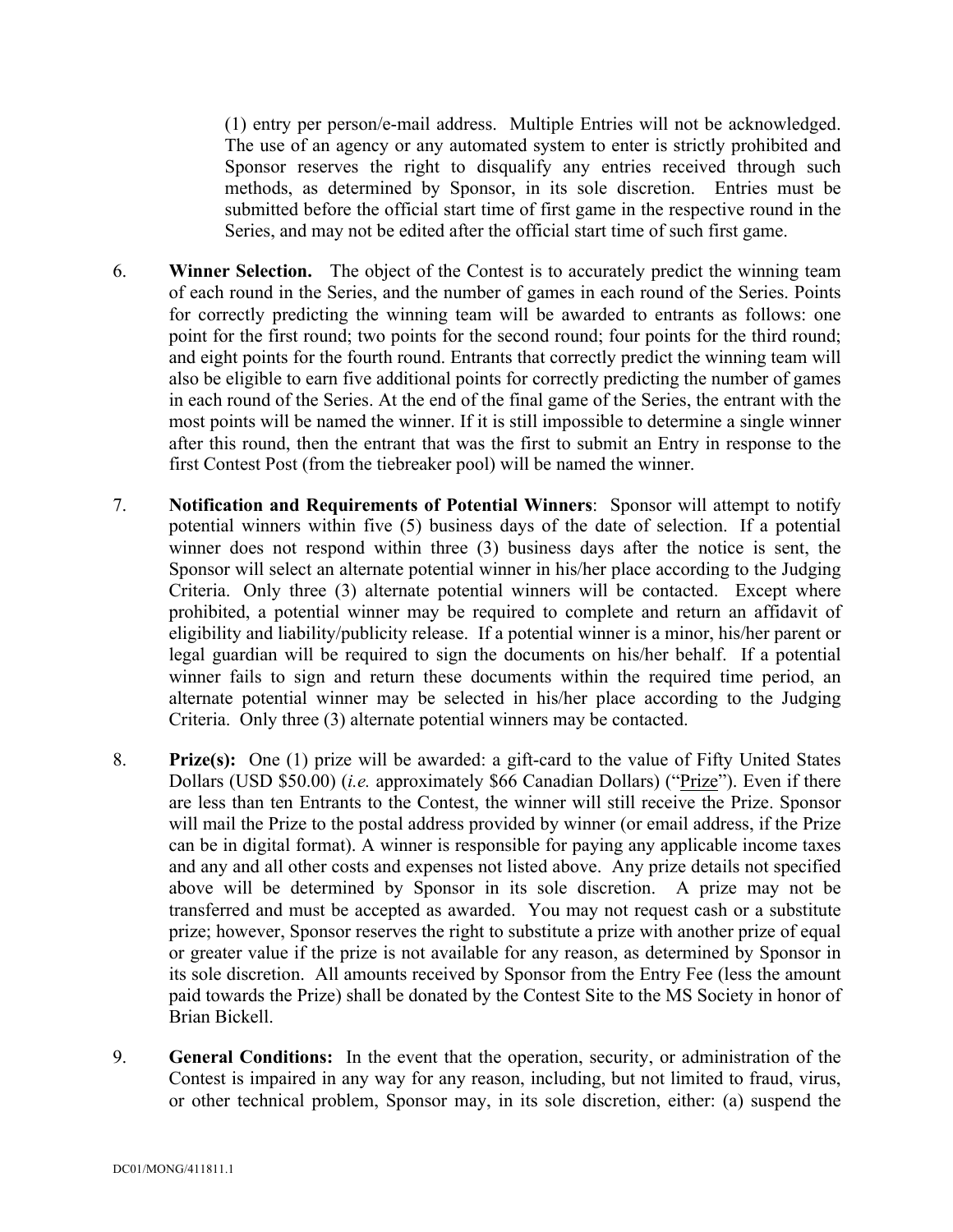Contest to address the impairment and then resume the Contest in a manner that best conforms to the spirit of these Official Rules; or (b) award the prize(s) according to the procedures set forth above from among the eligible entries received up to the time of the impairment. Sponsor reserves the right in its sole discretion to disqualify any individual it finds to be tampering with the entry process or the operation of the Contest or to be acting in violation of these Official Rules or in an unsportsmanlike or disruptive manner. Any attempt by any person to undermine the legitimate operation of the Contest may be a violation of criminal and civil law, and, should such an attempt be made, Sponsor reserves the right to seek damages from any such person to the fullest extent permitted by law. Failure by Sponsor to enforce any term of these Official Rules shall not constitute a waiver of that provision. Proof of sending any communication to Sponsor by mail shall not be deemed proof of receipt of that communication by Sponsor. In the event of a dispute as to any online entry, the authorized account holder of the e-mail address used to enter will be deemed to be the participant. The "authorized account holder" is the natural person who is assigned to an email address by an Internet access provider, online service provider, or other organization responsible for assigning email addresses for the domain associated with the submitted e-mail address. The Contest is subject to federal, state, and local laws and regulations and is void where prohibited.

- 10. **Release and Limitations of Liability:** By participating in the Contest, you agree to release and hold harmless Sponsor, its parent, subsidiaries, affiliates, and each of their respective officers, directors, employees, and agents (the "Released Parties") from and against any claim or cause of action arising out of participation in the Contest or receipt or use of any prize, including, but not limited to: (a) unauthorized human intervention in the Contest; (b) technical errors related to computers, servers, providers, or telephone, or network lines; (c) printing errors; (d) lost, late, postage-due, misdirected, or undeliverable mail; (e) errors in the administration of the Contest or the processing of entries; or (f) injury or damage to persons or property which may be caused, directly or indirectly, in whole or in part, from entrant's participation in the Contest or receipt or use of any prize. You further agree that in any cause of action, the Released Parties' liability will be limited to the cost of entering and participating in the Contest, and in no event shall the Released Parties be liable for attorney's fees. You waive the right to claim any damages whatsoever, including, but not limited to, punitive, consequential, direct, or indirect damages.
- 11. **Privacy and Publicity:** Any information you submit as part of the Contest will be used for purposes of this Contest and treated in accordance with Sponsor's Privacy Policy. Except where prohibited, participation in the Contest constitutes an entrant's consent to Sponsor's use of his/her name, likeness, voice, opinions, biographical information, and state of residence for promotional purposes in any media without further payment or consideration.
- 12. **Disputes:** Except where prohibited, you agree that any and all disputes, claims and causes of action arising out of, or connected with, the Contest or any prize awarded shall be resolved individually, without resort to any form of class action, and exclusively by the appropriate court located in Washington, DC. All issues and questions concerning the construction, validity, interpretation and enforceability of these Official Rules, your